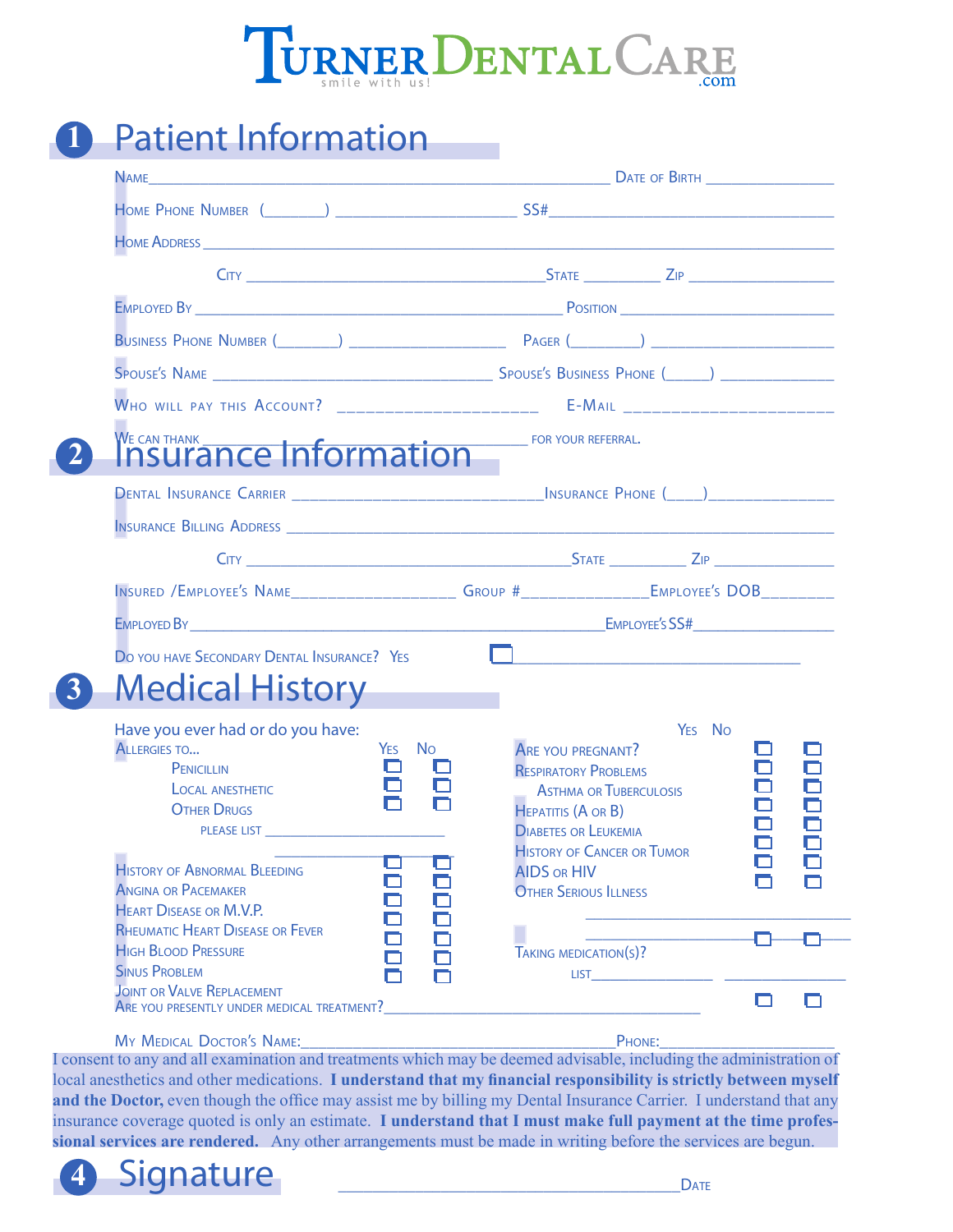## **Patient Dental Information**

CHART NUMBER\_\_\_\_\_\_\_\_\_

| <b>NAME</b>                                                                                                    |                            |                              | <b>DATE</b>                                                                                                                                                                                                                                                                                                                                                                                                                         |
|----------------------------------------------------------------------------------------------------------------|----------------------------|------------------------------|-------------------------------------------------------------------------------------------------------------------------------------------------------------------------------------------------------------------------------------------------------------------------------------------------------------------------------------------------------------------------------------------------------------------------------------|
| INITIAL CONCERN AND THE STATE OF THE STATE OF THE STATE OF THE STATE OF THE STATE OF THE STATE OF THE STATE OF |                            |                              |                                                                                                                                                                                                                                                                                                                                                                                                                                     |
| <b>DATE OF LAST DENTAL VISIT</b>                                                                               |                            | DATE OF LAST DENTAL CLEANING | DATE OF LAST FULL SET OF X-                                                                                                                                                                                                                                                                                                                                                                                                         |
|                                                                                                                |                            |                              |                                                                                                                                                                                                                                                                                                                                                                                                                                     |
|                                                                                                                | <b>YES</b>                 |                              | <b>YES</b>                                                                                                                                                                                                                                                                                                                                                                                                                          |
| 1. DO YOU HAVE ANY DENTAL PROBLEMS NOW? <b></b>                                                                |                            | <b>11. Do You:</b>           |                                                                                                                                                                                                                                                                                                                                                                                                                                     |
| 2. DO YOU HAVE ANY TEETH THAT ARE SENSITIVE TO                                                                 |                            |                              |                                                                                                                                                                                                                                                                                                                                                                                                                                     |
|                                                                                                                |                            |                              | <b>B. CLENCH OR GRIND YOUR TEETH WHILE AWAKE</b>                                                                                                                                                                                                                                                                                                                                                                                    |
|                                                                                                                |                            |                              |                                                                                                                                                                                                                                                                                                                                                                                                                                     |
|                                                                                                                |                            |                              | C. BITE YOUR LIPS OR CHEEKS REGULARLY?                                                                                                                                                                                                                                                                                                                                                                                              |
| 3. HAVE YOU EVER HAD:                                                                                          |                            |                              | D. HOLD FOREIGN OBJECTS WITH YOUR TEETH                                                                                                                                                                                                                                                                                                                                                                                             |
| A. ORTHODONTIC TREATMENT? <b>CONTRACT ACCORDING THE CONTRACT OF ACCOUNT</b>                                    |                            |                              | (SUCH AS PENCILS, PIPE, PINS OR FINGERNAILS)?                                                                                                                                                                                                                                                                                                                                                                                       |
|                                                                                                                |                            |                              | E. MOUTH BREATHE WHILE AWAKE OR ASLEEP?                                                                                                                                                                                                                                                                                                                                                                                             |
|                                                                                                                |                            |                              | F. REGULARLY SUCK ON CANDY OR MINTS?                                                                                                                                                                                                                                                                                                                                                                                                |
| E. A NIGHT GUARD OR OTHER APPLIANCE?                                                                           |                            |                              | 12. DO YOU HAVE A HISTORY OF GAGGING DURING                                                                                                                                                                                                                                                                                                                                                                                         |
| 4. HAVE YOU NOTICED ANY LOOSENING OR                                                                           |                            | DENTAL TREATMENT?            |                                                                                                                                                                                                                                                                                                                                                                                                                                     |
|                                                                                                                |                            |                              | 13. ARE YOU DISSATISFIED WITH THE APPEARANCE OF                                                                                                                                                                                                                                                                                                                                                                                     |
| 5. DOES FOOD TEND TO BECOME CAUGHT BETWEEN                                                                     |                            | YOUR TEETH?                  | $\begin{minipage}{0.5\textwidth} \begin{tabular}{ c c c c } \hline \multicolumn{1}{ c }{p} & \multicolumn{1}{ c }{p} & \multicolumn{1}{ c }{p} & \multicolumn{1}{ c }{p} & \multicolumn{1}{ c }{p} & \multicolumn{1}{ c }{p} & \multicolumn{1}{ c }{p} & \multicolumn{1}{ c }{p} & \multicolumn{1}{ c }{p} & \multicolumn{1}{ c }{p} & \multicolumn{1}{ c }{p} & \multicolumn{1}{ c }{p} & \multicolumn{1}{ c }{p} & \multicolumn{$ |
|                                                                                                                |                            |                              | 14. Is THERE ANYTHING ABOUT YOUR MOUTH OR                                                                                                                                                                                                                                                                                                                                                                                           |
|                                                                                                                |                            |                              | ABOUT HAVING DENTAL TREATMENT THAT                                                                                                                                                                                                                                                                                                                                                                                                  |
| 7. Do you suffer from pain and/or swelling of                                                                  |                            |                              | CONCERNS YOU?                                                                                                                                                                                                                                                                                                                                                                                                                       |
|                                                                                                                |                            |                              | 15. Is there any history of allergy to latex?<br>.                                                                                                                                                                                                                                                                                                                                                                                  |
| 8. DO YOUR GUMS OFTEN BLEED WHEN YOU BRUSH                                                                     |                            |                              |                                                                                                                                                                                                                                                                                                                                                                                                                                     |
|                                                                                                                |                            | <b>EXPLANATION:</b>          |                                                                                                                                                                                                                                                                                                                                                                                                                                     |
| 9. DO YOU EVER GET SORES IN YOUR MOUTH?                                                                        |                            |                              |                                                                                                                                                                                                                                                                                                                                                                                                                                     |
| 10. HAVE YOU EXPERIENCED:                                                                                      |                            |                              |                                                                                                                                                                                                                                                                                                                                                                                                                                     |
|                                                                                                                |                            |                              |                                                                                                                                                                                                                                                                                                                                                                                                                                     |
|                                                                                                                |                            |                              |                                                                                                                                                                                                                                                                                                                                                                                                                                     |
|                                                                                                                |                            |                              |                                                                                                                                                                                                                                                                                                                                                                                                                                     |
| D. DIFFICULTY IN CHEWING? <b>CONTAINS A CONTROL</b>                                                            |                            |                              |                                                                                                                                                                                                                                                                                                                                                                                                                                     |
|                                                                                                                |                            | <b>SIGNATURE</b>             | <b>DATE</b>                                                                                                                                                                                                                                                                                                                                                                                                                         |
|                                                                                                                | <b>FOR OFFICE USE ONLY</b> |                              |                                                                                                                                                                                                                                                                                                                                                                                                                                     |
| HOME ORAL HYGIENE INSTRUCTION GIVEN  YES                                                                       |                            |                              |                                                                                                                                                                                                                                                                                                                                                                                                                                     |
|                                                                                                                |                            |                              |                                                                                                                                                                                                                                                                                                                                                                                                                                     |
|                                                                                                                |                            |                              |                                                                                                                                                                                                                                                                                                                                                                                                                                     |
| PLAQUE CONTROL  GOOD FAIR POOR                                                                                 |                            |                              |                                                                                                                                                                                                                                                                                                                                                                                                                                     |
| GINGIVITIS  GENERALIZED LOCALIZED                                                                              |                            |                              |                                                                                                                                                                                                                                                                                                                                                                                                                                     |
| PERIODONTITIS  MILD MODERATE SEVERE  GENERALIZED LOCALIZED                                                     |                            |                              |                                                                                                                                                                                                                                                                                                                                                                                                                                     |
|                                                                                                                |                            |                              |                                                                                                                                                                                                                                                                                                                                                                                                                                     |
| OCCLUSION  CLASS   CLASS   CLASS                                                                               |                            |                              |                                                                                                                                                                                                                                                                                                                                                                                                                                     |
| TMD  POPPING CREPITUS PAIN LIMITED OPENING                                                                     |                            |                              |                                                                                                                                                                                                                                                                                                                                                                                                                                     |
|                                                                                                                |                            |                              |                                                                                                                                                                                                                                                                                                                                                                                                                                     |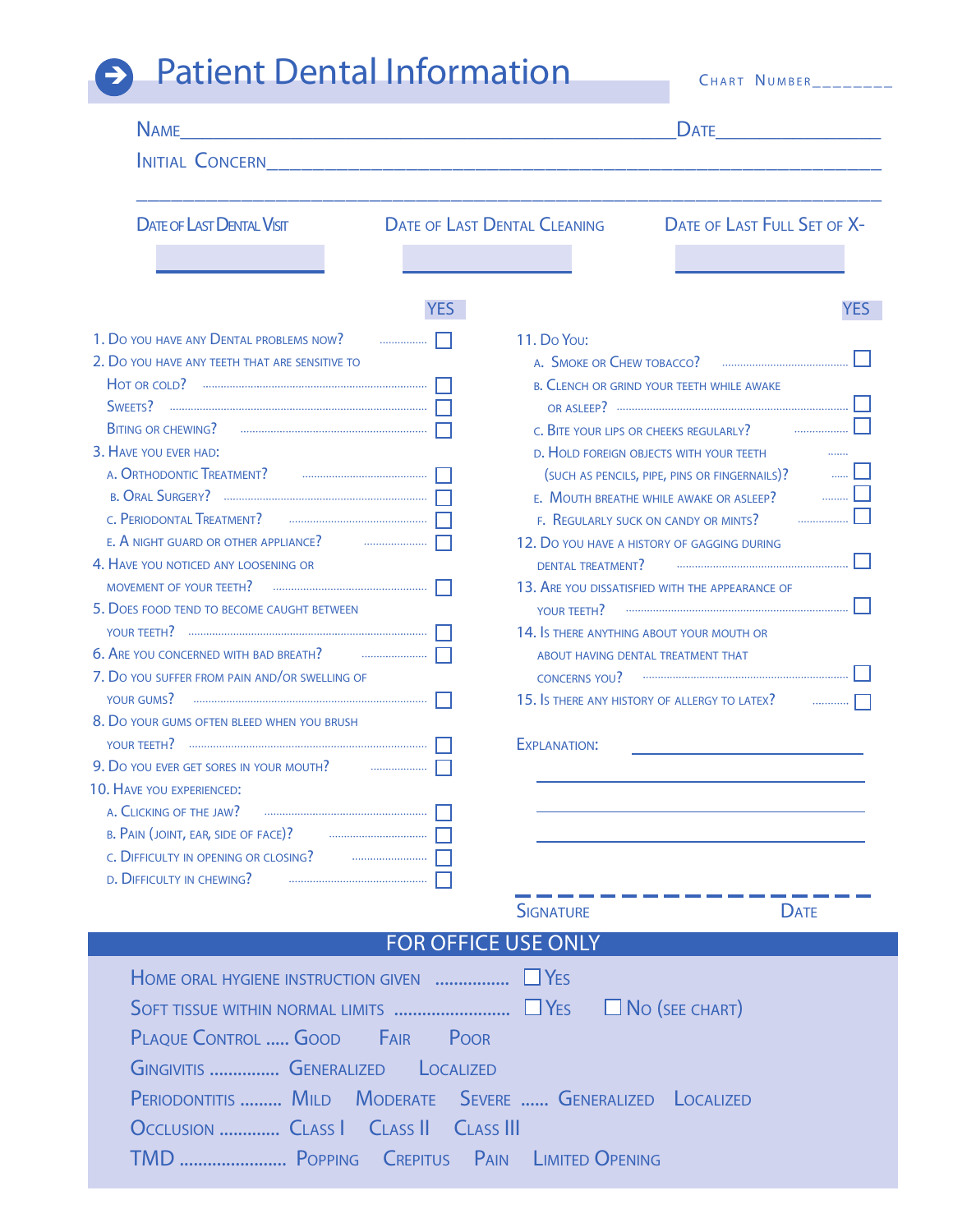# Notice of Privacy Practices

**To our patients.** This notice describes how health information about you (as a patient of this practice) may be used and disclosed, and how you can get access to your health information. This is required by the Privacy Regulations created as a result of the Health Insurance Portability and Accountability Act of 1996 (HIPAA).

### *Our commitment to your privacy*

Our practice is dedicated to maintaining the privacy of your health information. We are required by law to maintain the confidentiality of your health information.

We realize that these laws are complicated, but we must provide you with the following important information:

#### *Use and disclosure of your health information in certain special circumstances*

The following circumstances may require us to use or disclose your health information:

1. To public health authorities and health oversight agencies that are authorized by law to collect information.

2. Lawsuits and similar proceedings in response to a court or administrative order.

3. If required to do so by a law enforcement official.

4. When necessary to reduce or prevent a serious threat to your health and safety or the health and safety of another individual or the public. We will only make disclosures to a person or organization able to help prevent the threat.

5. If you are a member of U.S. or foreign military forces (including veterans) and if required by the appropriate authorities.

6. To federal officials for intelligence and national security activities authorized by law.

7. To correctional institutions or law enforcement officials if you are an inmate or under the custody of a law enforcement official.

8. For Workers Compensation and similar programs.

#### *Your rights regarding your health information*

1. Communications. You can request that our practice communicate with you about your health and related issues in a particular manner or at a certain location. For instance, you may ask that we contact you at home, rather than work. We will accommodate reasonable requests.

2. You can request a restriction in our use or disclosure of your health information for treatment, payment, or health care operations. Additionally, you have the right to request that we restrict our disclosure of your health information to only certain individuals involved in your care or the payment for your care, such as family members and friends. We are not required to agree to your request; however, if we do agree, we are bound by our agreement except when otherwise required by law, in emergencies, or when the information is necessary to treat you.

3. You have the right to inspect and obtain a copy of the health information that may be used to make decisions about you, including patient medical records and billing records, but not including psychotherapy notes.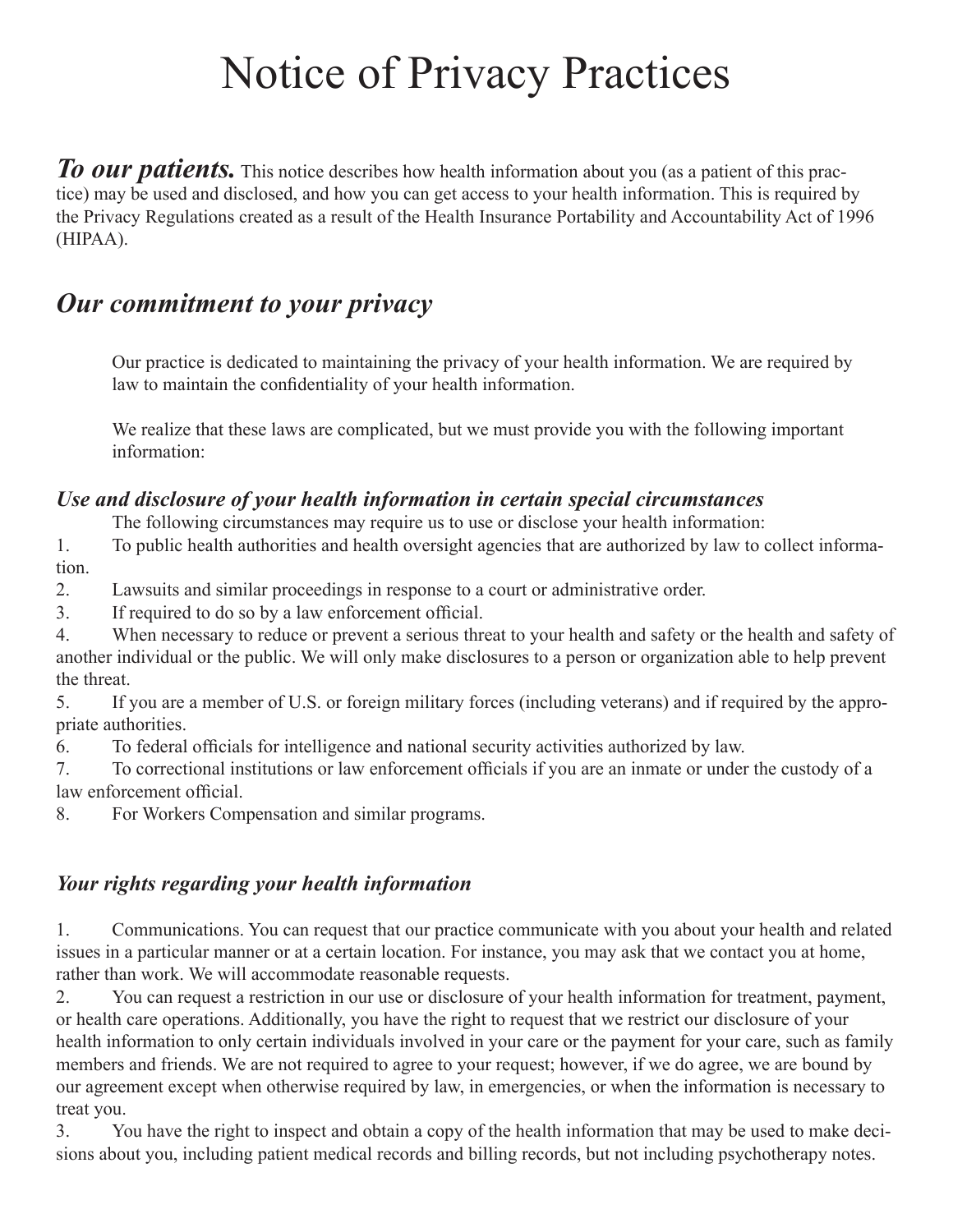You must submit your request in writing to (insert practice/doctor name, or title, and telephone number of a person or office to contact for further information).

4. You may ask us to amend your health information if you believe it is incorrect or incomplete, and as long as the information is kept by or for our practice. To request an amendment, your request must be made in writing and submitted to (insert practice/doctor name, or title, and telephone number of a person or office to contact for further information). You must provide us with a reason that supports your request for amendment.

5. Right to a copy of this notice. You are entitled to receive a copy of this Notice of Privacy Practices. You may ask us to give you a copy of this Notice at any time. To obtain a copy of this notice, contact our front desk receptionist.

6. Right to file a complaint. If you believe your privacy rights have been violated, you may file a complaint with our practice or with the Secretary of the Department of Health and Human Services. To file a complaint with our practice, contact (insert practice/doctor name, title, and telephone number of the person or office responsible for handling complaints). All complaints must be submitted in writing. You will not be penalized for filing a complaint.

7. Right to provide an authorization for other uses and disclosures. Our practice will obtain your written authorization for uses and disclosures that are not identified by this notice or permitted by applicable law.

If you have any questions regarding this notice or our health information privacy policies, please contact Jeff Turner, D.D.S. ad (949)770-3294.

I hereby acknowledge that I have been presented with a copy of Jeff Turner, D.D.S. Notice of Privacy Practices.

| Signature       |  |  |  |
|-----------------|--|--|--|
| Date            |  |  |  |
| Name of Patient |  |  |  |